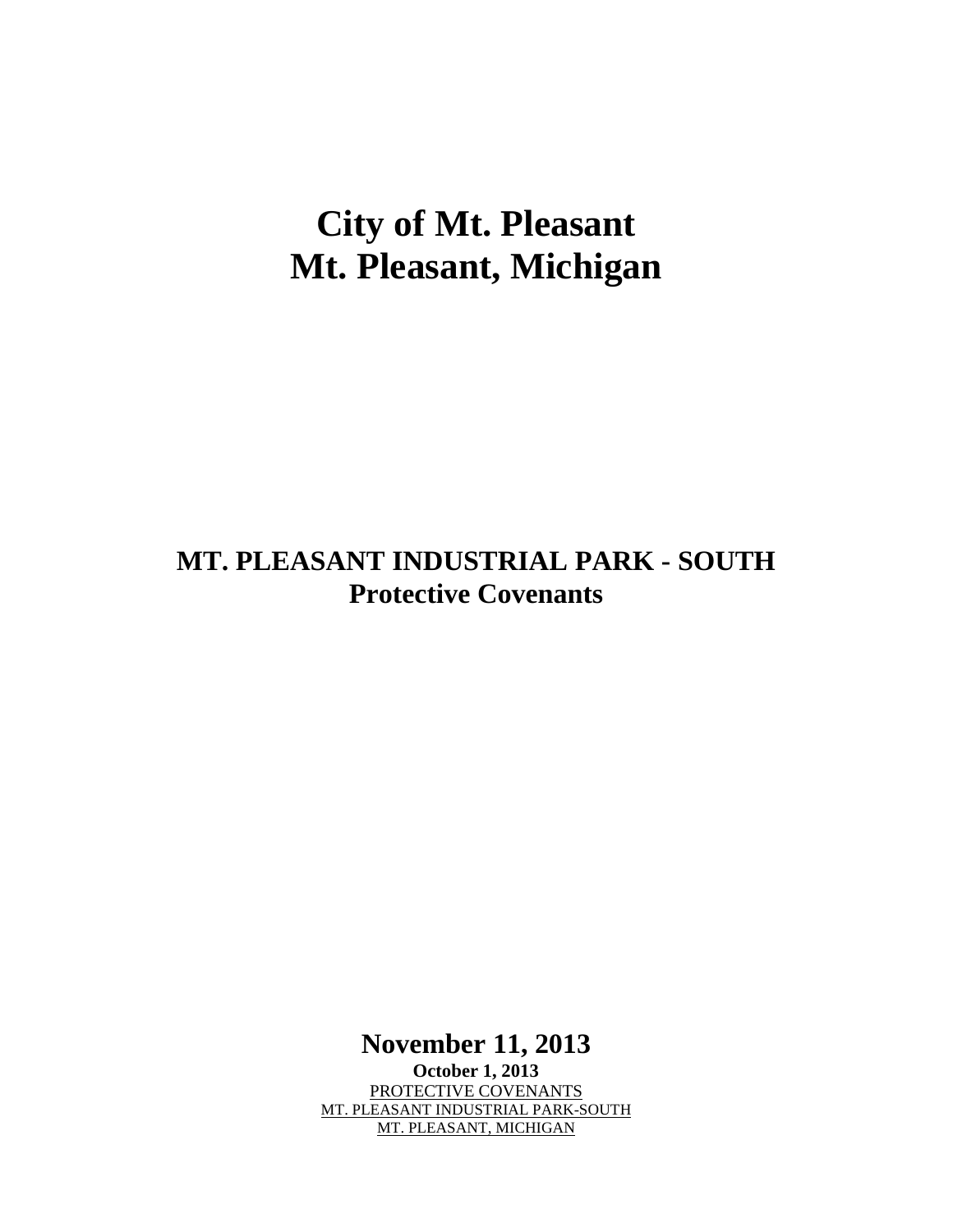WHEREAS, the Grantors, the City of Mt. Pleasant and the Mt. Pleasant Industrial Development Corporation, are the owners/developers of real property known as the Mt. Pleasant Industrial Park-South and are desirous of subjecting the property to the conditions, covenants, restrictions, reservations and easements, hereinafter set forth, each and all of which is for the benefit of said property and each owner thereof, and insure for the benefit of and possession with certain property and each and every parcel thereof and shall apply and bind the successors in interest and any owner thereof;

NOW, THEREFORE, the City of Mt. Pleasant and the Industrial Development Corporation hereby declare that the real property described and referred to hereof is and shall be held, transferred, sold, conveyed and occupied subject to the conditions, covenants, restrictions, reservations and easements hereinafter set forth.

#### Property Subject To This Declaration

The real property which is and shall be conveyed, transferred, restricted and sold subject to these conditions, restrictions, reservations and easements set forth herein is located in the City of Mt. Pleasant, County of Isabella, State of Michigan, and is more particularly described as follows, to wit:

The N 900' of the W 1210' of the SW 1/4 of Section 24, T14N, R4W, Union Township, Isabella County, Michigan,

## AND

The Southwest Quarter of Section 24, Township 14 North, Range 4 West, Isabella County, Michigan, less U.S. 27, and except commencing at the Northwest corner, thence East 1210 feet, thence South 900 feet, thence West 1210 feet, thence North to the point of beginning, and except commencing 2053.35 feet East of the West Quarter corner, thence East 200 feet, thence Southerly along highway U.S. 27 right-of-way line 200.27 feet, thence West 210.26 feet, thence North 200 feet to the point of beginning.

#### General Purpose Of Conditions

The property is subject to the conditions, covenants, restrictions, reservations and easements hereby declared to insure proper use and appropriate development and improvement of each building site:

- 1. to protect the owners of building sites against such improper use of surrounding building sites as will depreciate the value of their property;
- 2. to guard against the erection thereon of structures built of improper or unsuitable materials;
- 3. to insure adequate and reasonable development of the property;
- 4. to encourage the erection of attractive improvements on the property, with appropriate locations of building sites;
- 5. to prevent haphazard and inharmonious improvement of building sites;
- 6. to secure and maintain proper setbacks from all streets and compliance with the appropriate City of Mt. Pleasant codes and ordinances addressing building construction, renovation, expansion, and related activities ; and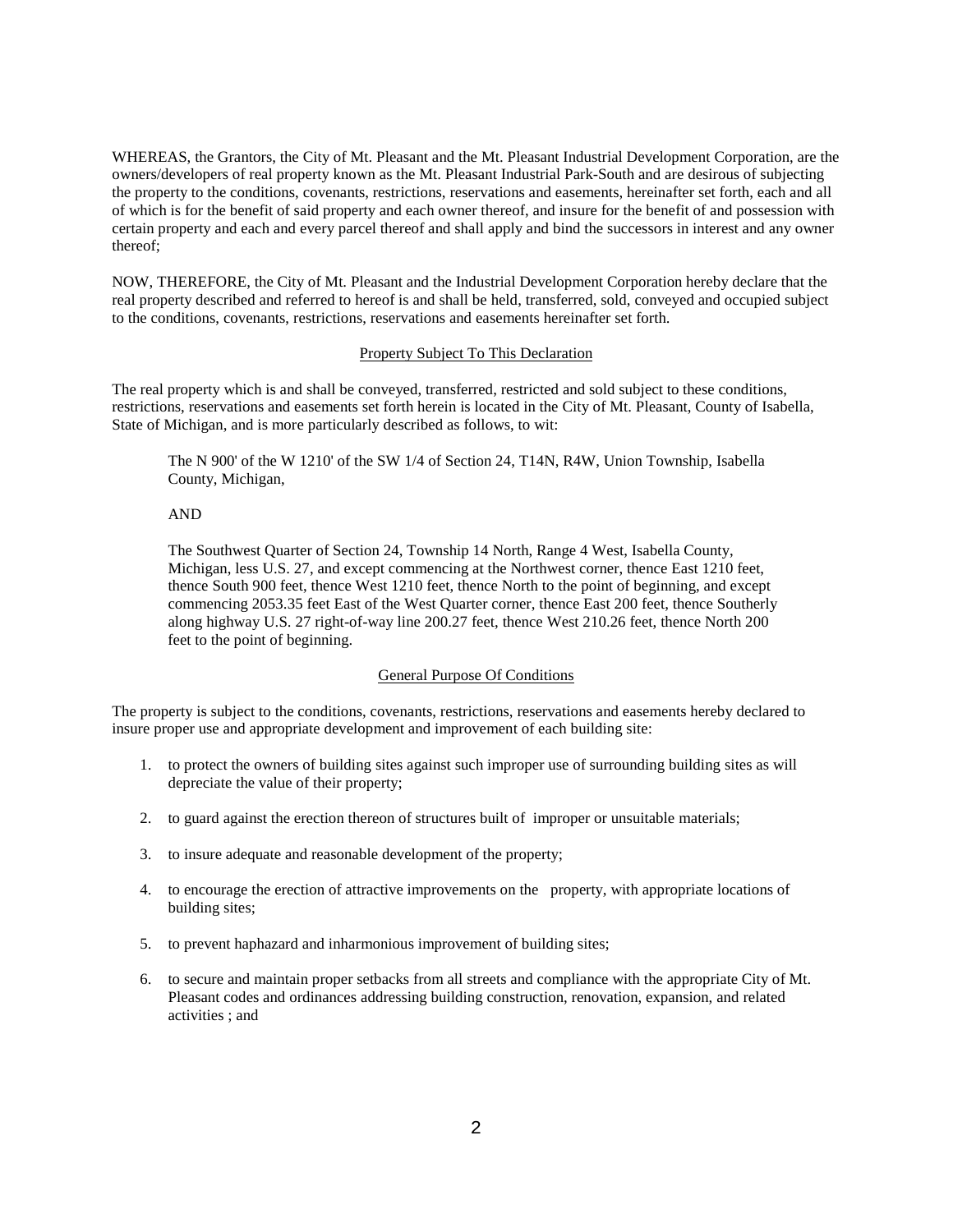7. in general, to provide adequately for a desirable type and quality of improvements in said property.

#### Restrictions

- A. No noxious or offensive activity shall be carried on at any building site which produces unhealthy or harmful odors, fumes, dust, smoke, waste, noise, or vibrations beyond that normally and reasonably expected in a light industrial development.
- B. The following uses shall not be permitted unless otherwise approved by a vote of the Park Review Board:
	- 1. asphalt or tar manufacturing or refining or the manufacture of gas, coke or coal tar products;
	- 2. ammunition, fireworks or explosives manufacture;
	- 3. live animal stock, slaughtering, rendering, or animal offage or garbage;
	- 4. blast furnace, petroleum refining, or other similar factories or uses;
	- 5. auto wrecking, salvage yards, used material yards, or storage of bailing waste or scrap paper, rags, scrap metals, bottles or junk; and
	- 6. central mixing plant of asphalt, mortar, plaster or concrete.

#### Park Review Board

- A. No improvements shall be erected on any building site until the improvement plans specifications and plot plan have been submitted in writing to and approved in writing by the Park Review Board. An improvement may skip the Park Review Board if the Board cannot be convened in a timely manner such that it may jeopardize the completion of the project as outlined in Section E.
- B. The Board shall be comprised of five (5) members with seats to be fulfilled by: a designee of the City of Mt. Pleasant, a representative of the Middle Michigan Development Corporation, and three (3) representatives of the property owners in the Industrial Park. The Park Review Board shall be established in a meeting of Industrial Park South property owners by a vote of present owners after nominations for board seats have been solicited. The Park Review Board will meet as necessary upon application for Site Review; a quorum will be established once three (3) members of the Park Review Board are present; a majority vote shall be a majority of the members present.
- C. All plans and specifications with respect to any building site shall include all of the following:
	- 1. a description of all exterior elevations;
	- 2. a description of all exterior building materials;
	- 3. a description of all vertical roof projections;
	- 4. a utility plan identifying the location, size, and other pertinent information relating to all utility connections; and
	- 5. a site landscaping plan.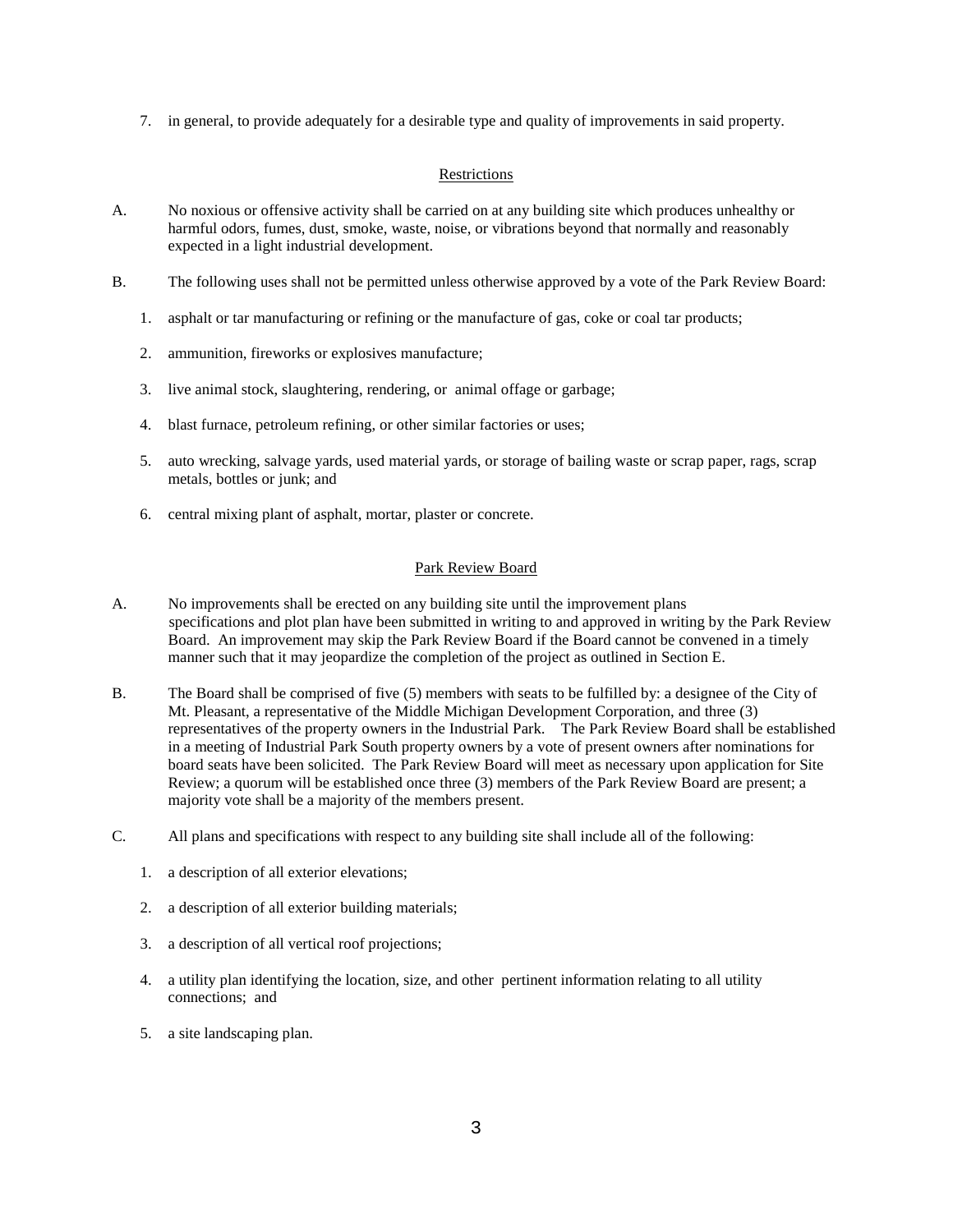- D. The Park Review Board shall approve all plans and specifications to ensure:
	- 1. conformity and harmony with the external design of existing and planned structures on the property; and
	- 2. location of the building site in a manner which does not adversely affect other building sites.
- E. The Park Review Board shall meet prior to the meeting of the City of Mt. Pleasant Planning Board and following the receipt of plans and specifications. Approval or disapproval shall be transmitted in writing to the property owner. Should the Park Review Board be unable to meet prior to the meeting of the Planning Board, the Planning Board shall take the protective covenants under advisement. Middle Michigan Development Corporation shall be responsible for notifying all property owners in the park of an application for Site Plan review and transmit any comments from park owners to the Park Review Board and City Planning Board.
- F. The Park Review Board shall not be liable for damages by reason of any action or inaction in connection with the submission, approval, or disapproval of any plans.
- G. The Park Review Board and/or the "Declarant" as provided in Paragraph B above shall have the authority to modify the effect of the provisions contained herein, provided, however, that such authority is limited as follows:
	- 1. The Park Review Board and/or the "Declarant" shall have the authority to permit uses prohibited or excluded from the "Property", and
	- 2. The Park Review Board and/or the "Declarant" shall not have the authority to abrogate the spirit and the intent of these covenants.
- H. No review or approval required or authorized by these covenants is to be construed as replacing the normal requirements for building in the City of Mt. Pleasant. Specifically, the review and approval of the Park Review Board as specified herein is in addition to any and all approvals and reviews required by the Ordinances of the City of Mt. Pleasant.

## General Provisions

- A. Front, Side, and Back Setback requirements are 20 feet. 50 feet shall be provided for every yard that abuts a residentially zoned property. No private access shall be allowed from Broomfield.. Access to the park shall be from Gover Parkway or the existing two access points constructed along Isabella Road.
- B. The street side of buildings shall not be of less than masonry, precast concrete, or factory-finished metal construction except that metal panels shall be limited to areas four (4) or more feet above the building grade.
- C. The storage of bulk commodities shall be confined to side, back, and not street side facing locations as approved by the Park Review Board and shall be screened.